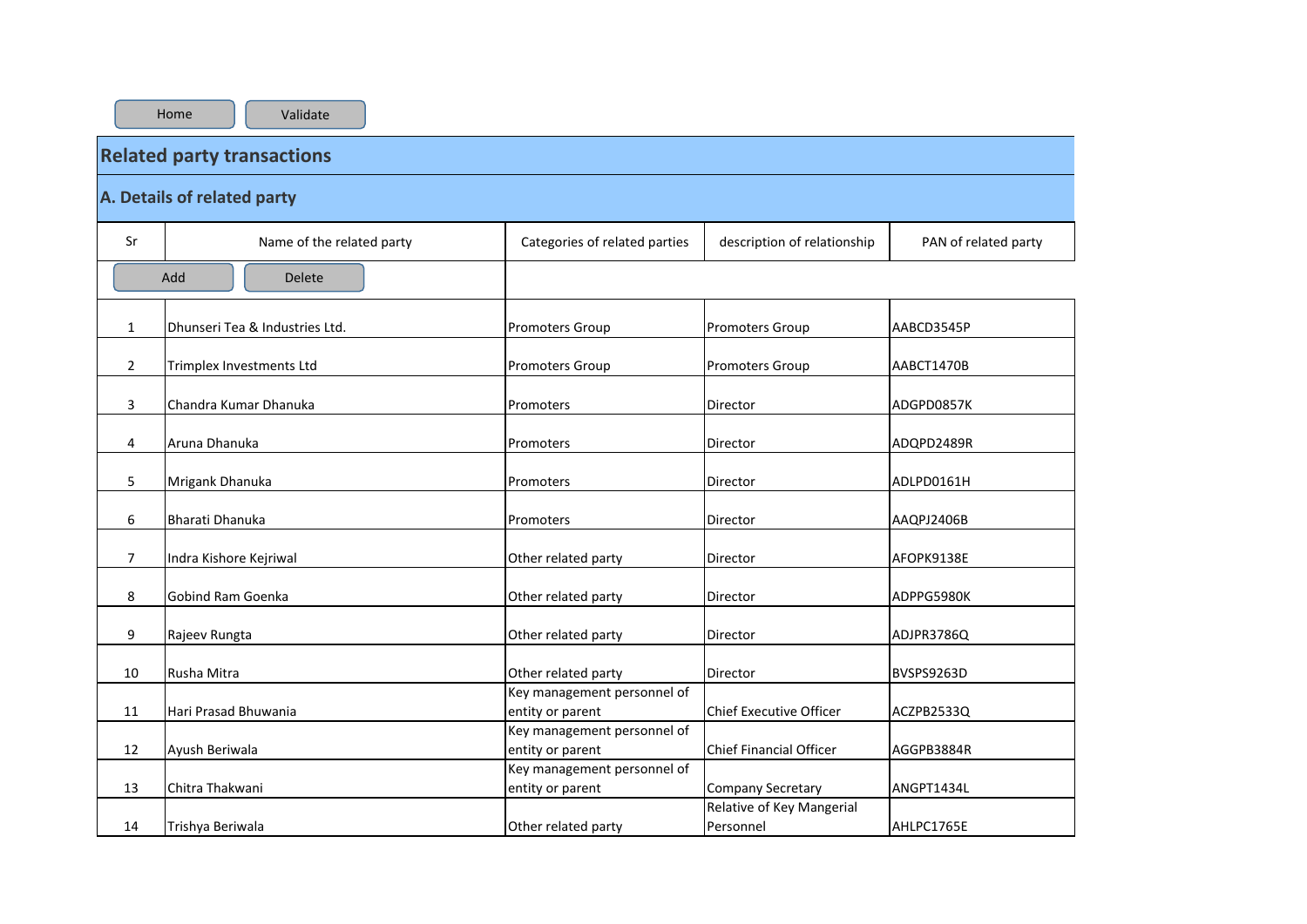|                      | B. Details of related party transactions |                               |                          |                      |                       |                       |
|----------------------|------------------------------------------|-------------------------------|--------------------------|----------------------|-----------------------|-----------------------|
| CIN of related party | Purchase of goods and<br>services        | Sale of goods and<br>services | Purchase of fixed assets | Sale of fixed assets | Rendering of services | Receiving of services |

| L15500WB1997PLC085661 |  |  | 16.41 |      |
|-----------------------|--|--|-------|------|
| U65993WB1988PLC045769 |  |  |       | 2.40 |
|                       |  |  |       |      |
|                       |  |  |       |      |
|                       |  |  |       |      |
|                       |  |  |       |      |
|                       |  |  |       |      |
|                       |  |  |       |      |
|                       |  |  |       |      |
|                       |  |  |       |      |
|                       |  |  |       |      |
|                       |  |  |       |      |
|                       |  |  |       |      |
|                       |  |  |       |      |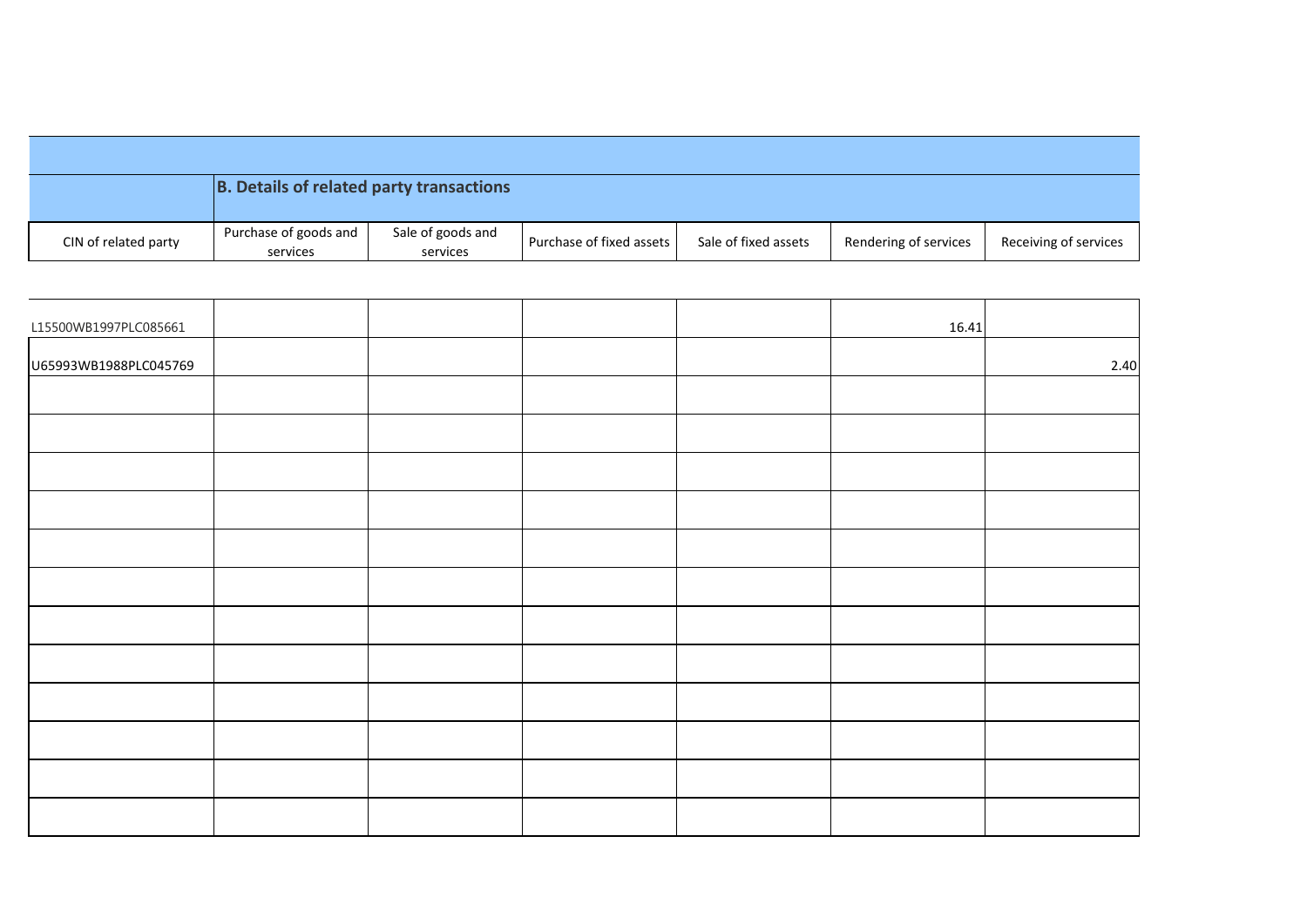| Leases | Loans and advances | Loans and advances | Loans and advances    | Loans and advances    | Deposits placed | Deposits taken | Transfer of research & |
|--------|--------------------|--------------------|-----------------------|-----------------------|-----------------|----------------|------------------------|
|        | given              | taken              | given that are repaid | taken that are repaid |                 |                | development            |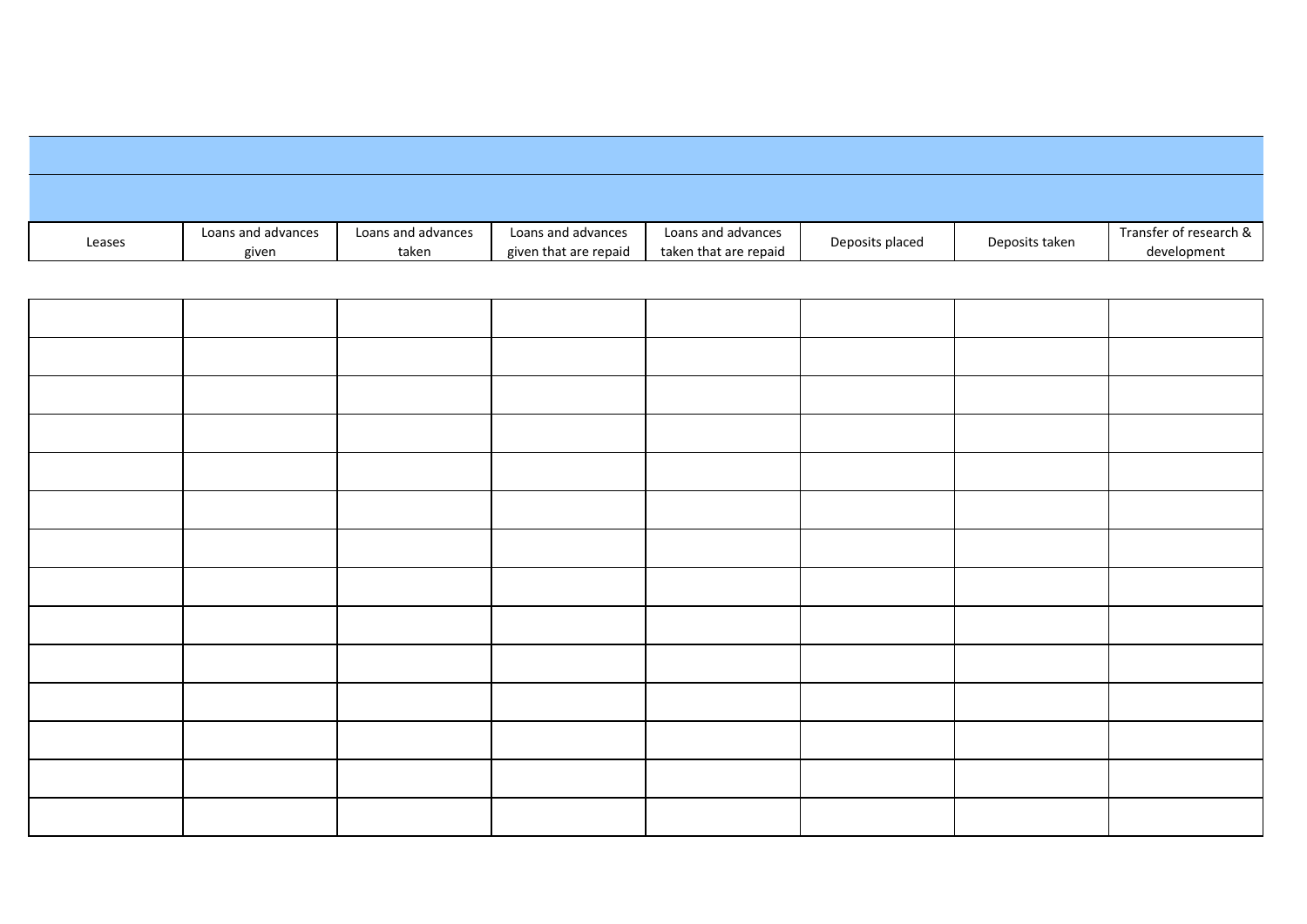| Transfers under lease |                   | Impairment in equity | Expense for bad or |       | Guarantees or collateral   Guarantees or collateral |                 |               |
|-----------------------|-------------------|----------------------|--------------------|-------|-----------------------------------------------------|-----------------|---------------|
| agreement             | Equity investment | investment           | doubtful debts     | given | taken                                               | Interest income | Interest paid |

|  |  |  | 1.75 |  |
|--|--|--|------|--|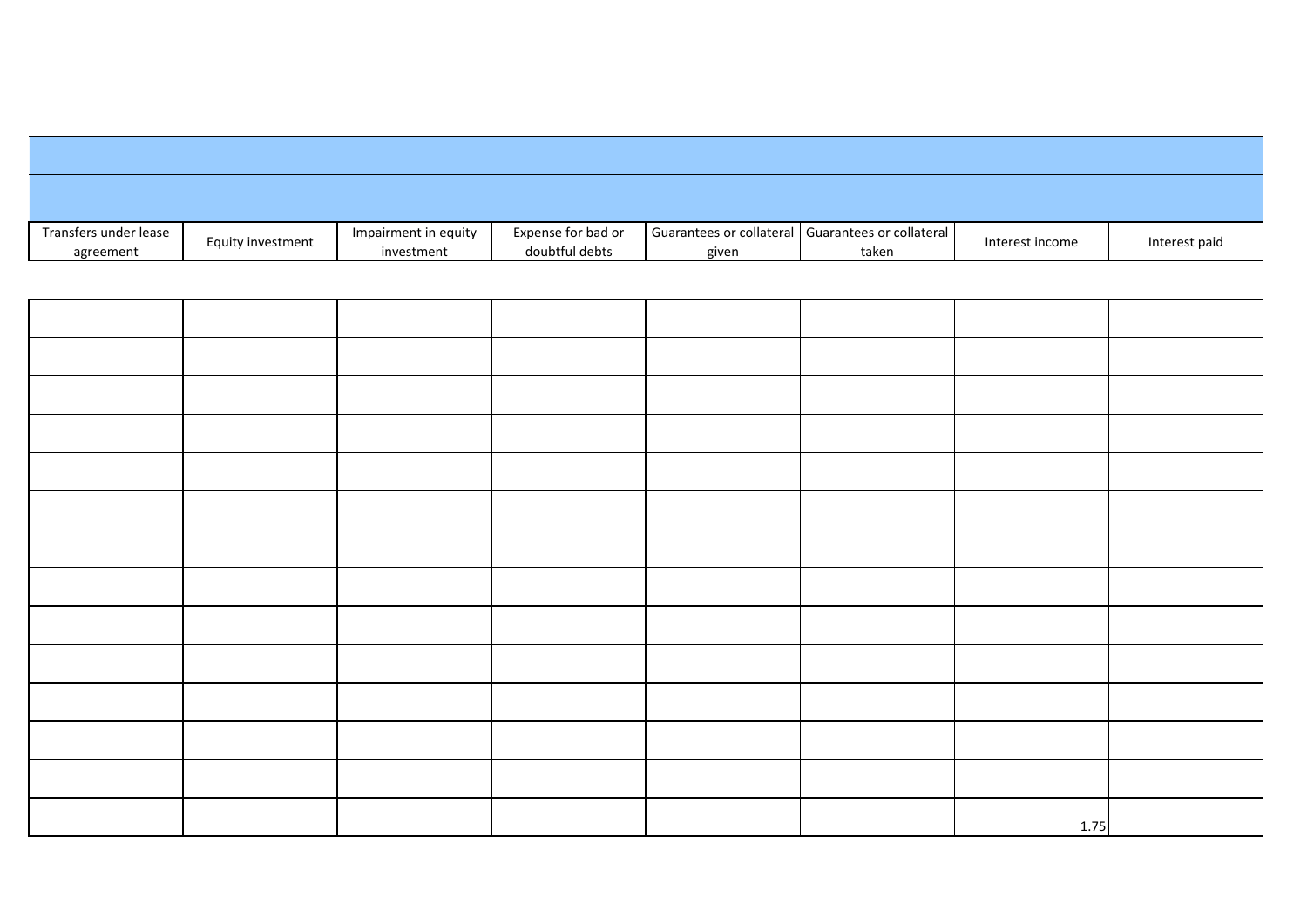| Dividend income | Dividend paid | Management contracts including for | Settlement of liabilities by entity on | Short term employee | Post employment |
|-----------------|---------------|------------------------------------|----------------------------------------|---------------------|-----------------|
|                 |               | deputation of employees            | behalf of related party                | benefits            | benefits        |

| 30.79 |      |  |  |
|-------|------|--|--|
|       |      |  |  |
|       | 1.21 |  |  |
|       | 1.97 |  |  |
|       | 0.03 |  |  |
|       |      |  |  |
|       | 0.02 |  |  |
|       | 0.02 |  |  |
|       |      |  |  |
|       |      |  |  |
|       | 0.00 |  |  |
|       |      |  |  |
|       |      |  |  |
|       |      |  |  |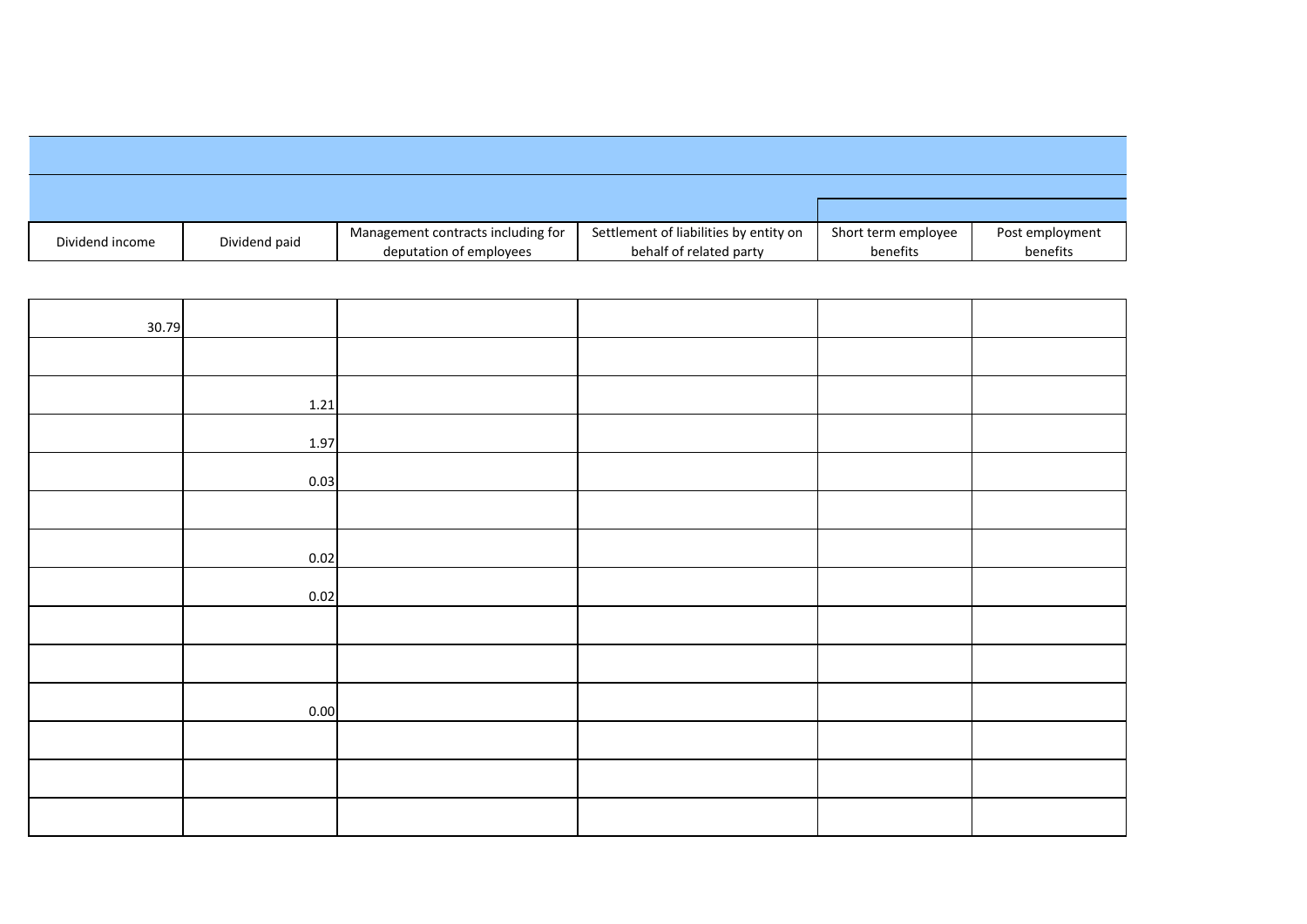| Remuneration             |                      |                      |        |         | Receivables | Payables |            |
|--------------------------|----------------------|----------------------|--------|---------|-------------|----------|------------|
| Other long-term benefits | Termination benefits | Share based payments | Others | Secured | Un Secured  | Secured  | Un Secured |

|  | 0.25  |  |  |
|--|-------|--|--|
|  | 0.12  |  |  |
|  | 0.20  |  |  |
|  | 0.15  |  |  |
|  | 0.08  |  |  |
|  | 0.29  |  |  |
|  | 0.31  |  |  |
|  | 0.18  |  |  |
|  | 3.00  |  |  |
|  | 15.27 |  |  |
|  | 2.27  |  |  |
|  |       |  |  |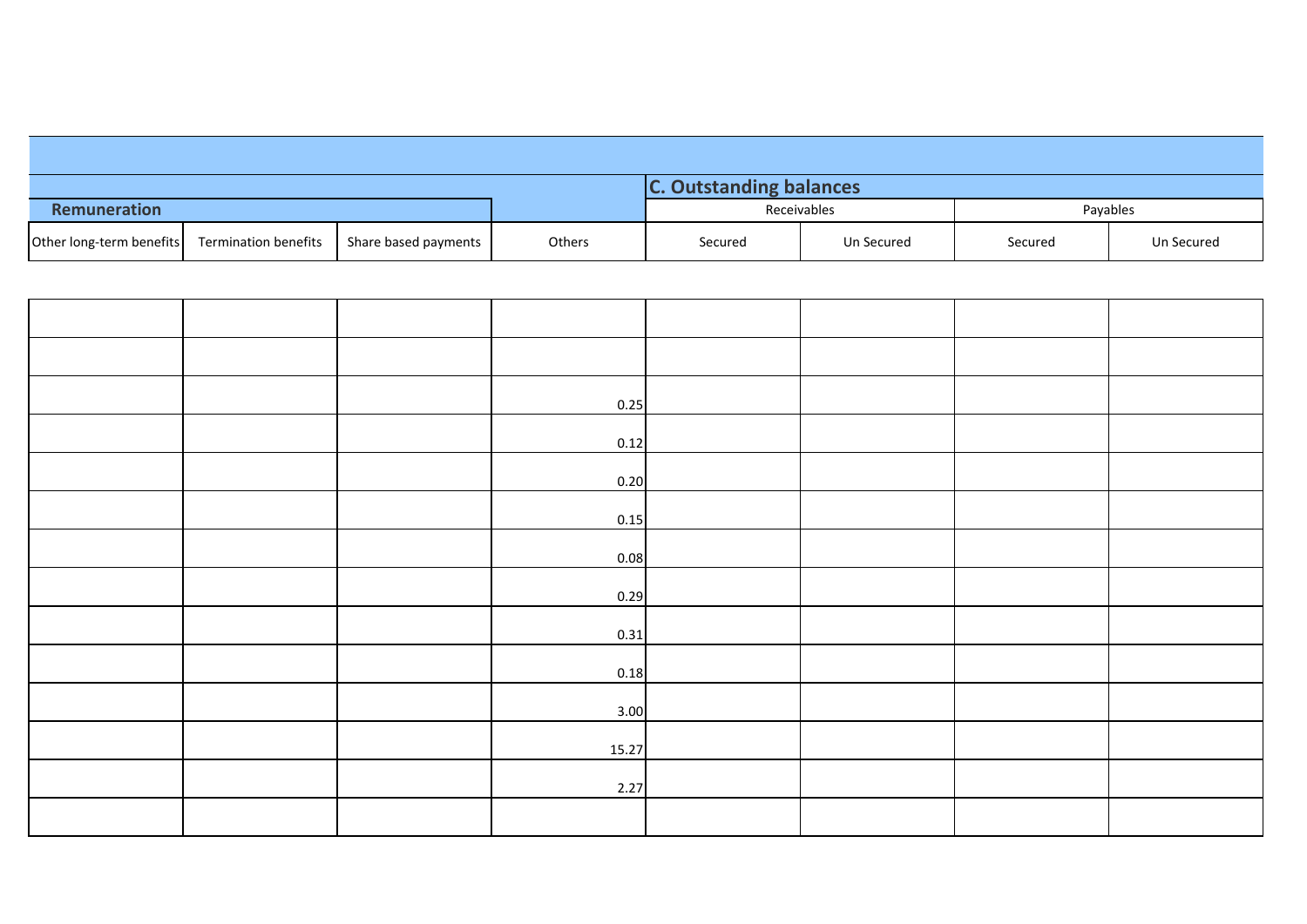| Loans and advances given |            |         | Loans and advances taken |         | Deposits placed |         | Deposits taken |
|--------------------------|------------|---------|--------------------------|---------|-----------------|---------|----------------|
| Secured                  | Un Secured | Secured | Un Secured               | Secured | Un Secured      | Secured | Un Secured     |

| 50.00 |  |  |  |
|-------|--|--|--|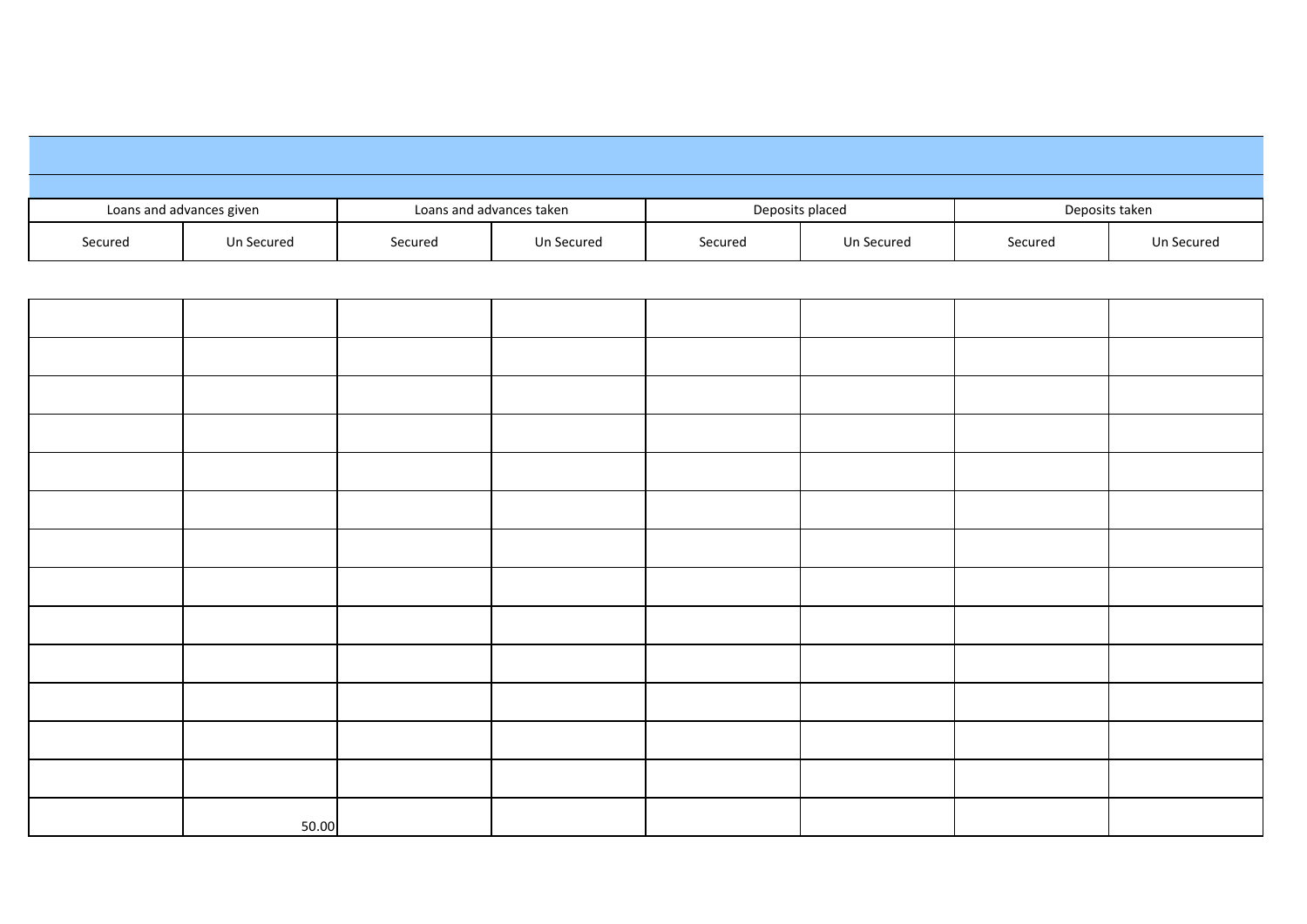| Guarantees or collateral given |            | Guarantees or collateral taken |            | Investment in equity |            | Provision for doubtful debt |            |
|--------------------------------|------------|--------------------------------|------------|----------------------|------------|-----------------------------|------------|
| Secured                        | Un Secured | Secured                        | Un Secured | Secured              | Un Secured | Secured                     | Un Secured |